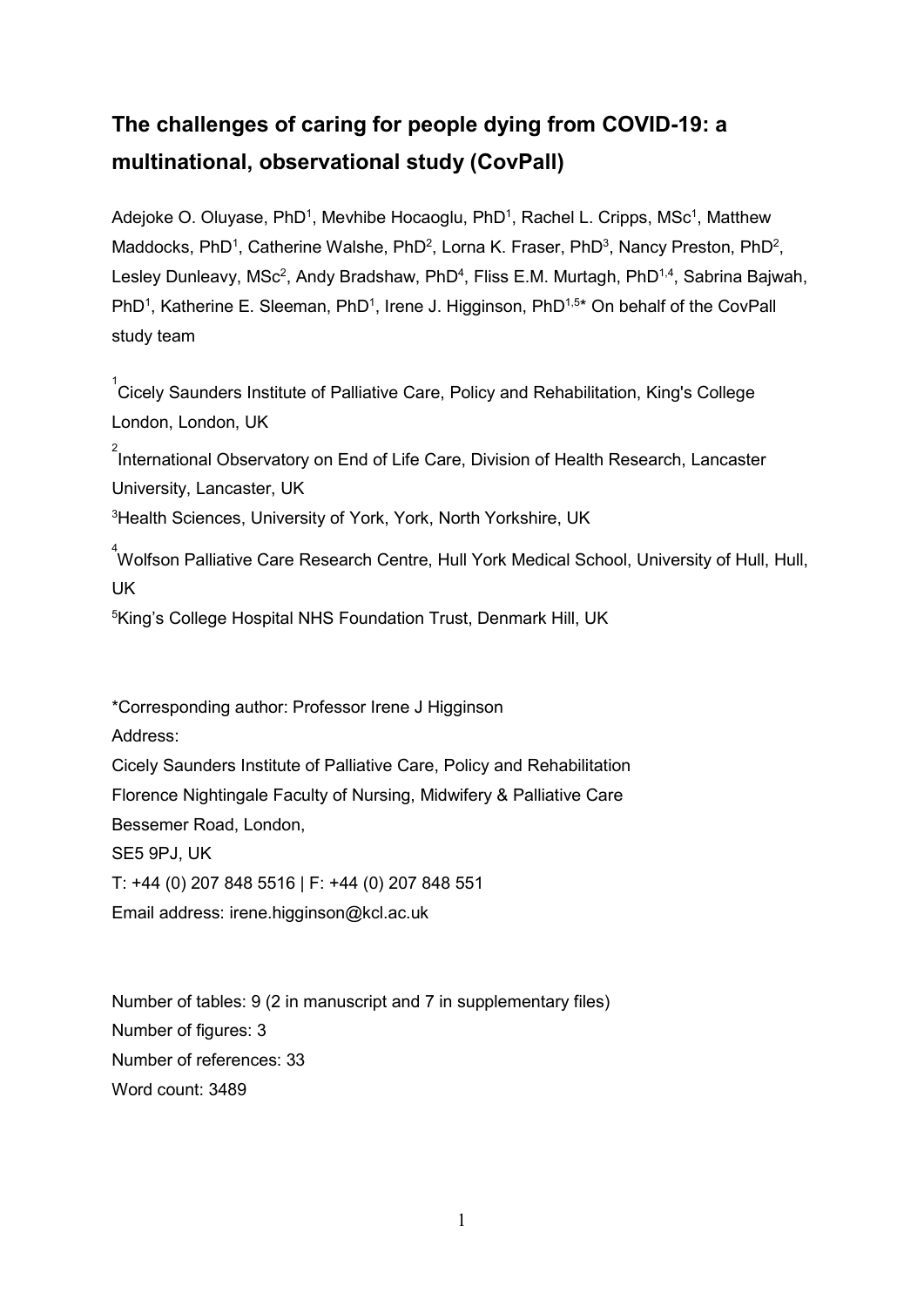# **Abstract**

**Context:** Systematic data on the care of people dying with COVID-19 are scarce.

**Objectives:** To understand the response of and challenges faced by palliative care services during the COVID-19 pandemic, and identify associated factors.

**Methods:** We surveyed palliative care and hospice services, contacted via relevant organisations. Multivariable logistic regression identified associations with challenges. Content analysis explored free text responses.

**Results:** 458 services responded; 277 UK, 85 rest of Europe, 95 rest of the world; 81% cared for patients with suspected or confirmed COVID-19, 77% had staff with suspected or confirmed COVID-19; 48% reported shortages of Personal Protective Equipment (PPE), 40% staff shortages, 24% medicines shortages, 14% shortages of other equipment. Services provided direct care and education in symptom management and communication; 91% changed how they worked. Care often shifted to increased community and hospital care, with fewer admissions to inpatient palliative care units. Factors associated with increased odds of PPE shortages were: charity rather than public management (OR 3.07, 95% CI 1.81-5.20), inpatient palliative care unit rather than other settings (OR 2.34, 95% CI 1.46-3.75). Being outside the UK was associated with lower odds of staff shortages (OR 0.44, 95% CI 0.26-0.76). Staff described increased workload, concerns for their colleagues who were ill, whilst expending time struggling to get essential equipment and medicines, perceiving they were not a front-line service.

**Conclusion:** Palliative care services were often overwhelmed, yet felt ignored in the COVID-19 response. Palliative care needs better integration with health care systems when planning and responding to future epidemics/pandemics.

**Key words:** palliative care, COVID-19, pandemics, severe acute respiratory syndrome coronavirus 2, end of life care, hospices.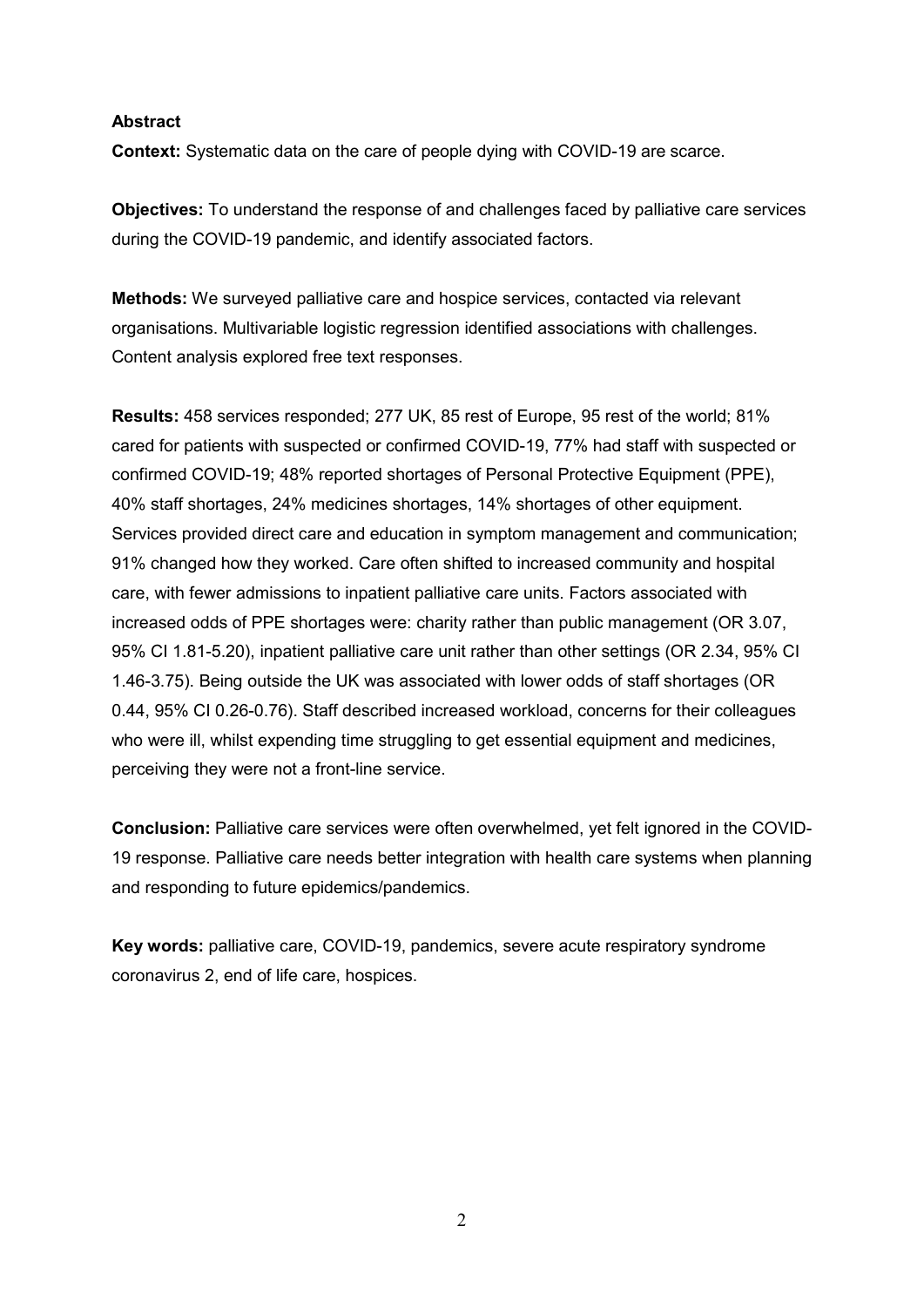**Key message:** Palliative care teams actively supported symptomatic and dying patients with COVID-19, and their families. However, they felt ignored by national and international pandemic responses and often lacked equipment, staff, medicines, integration and recognition.

**Running title:** Palliative care in COVID-19 (CovPall)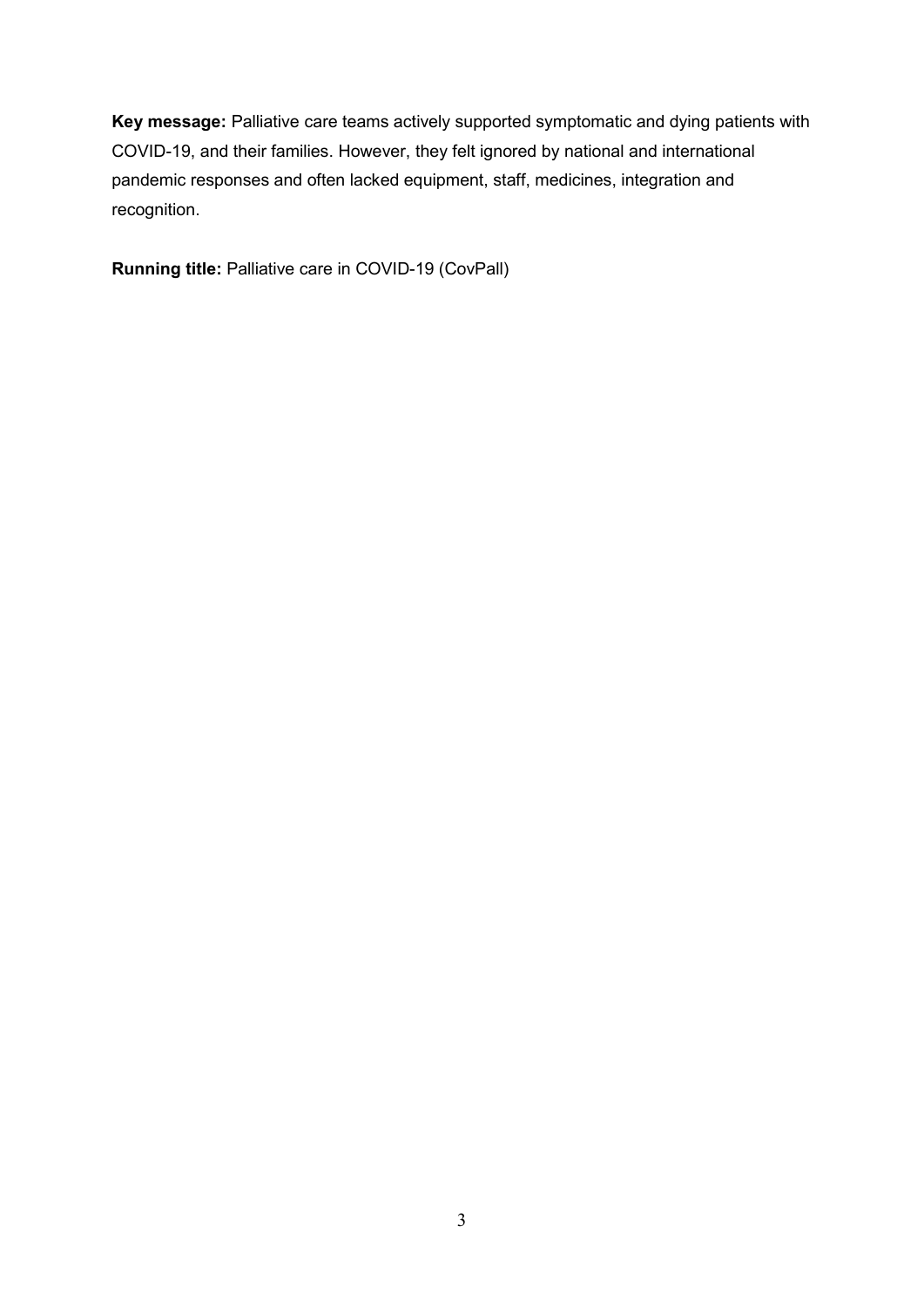# **Introduction**

COVID-19 evolved from a mystery illness to a pandemic in 93 days, overwhelming services in many countries (1). The World Health Organisation rapidly issued guidance on maintaining essential health services during the pandemic, highlighting prevention, maternity, emergency care and chronic diseases, without mention of palliative care (2). COVID-19 has an overall case fatality ratio between 1 and 4% (3); by January 2021 there were over 2.1 million confirmed COVID-19 deaths worldwide (4).

Palliative care is multidisciplinary, holistic and person-centred treatment, care and support for people with life-limiting illness, and those important to them, such as family and friends. It is recommended in respiratory (5, 6) and infectious diseases (7), and in recent guidance from the European Respiratory Society in COVID-19 (8, 9). In the COVID-19 pandemic, palliative care has an important role in ensuring symptom control, training of non-specialists in symptom management and care of dying patients, compassionate communication, psychosocial support for patients, carers and health care professionals, advanced care planning and bereavement support (8, 10), supporting patients wherever they want to be cared for (11) (see box 1).

The only review published on the role and response of palliative care and hospice services during pandemics included 10 observational studies (12) from single units or countries: West Africa, Taiwan, Hong Kong, Singapore, the U.S. (a simulation), and Italy (the only one considering COVID-19). The review concluded hospice and palliative care services are essential in the response to COVID-19 but systematic data are urgently needed to inform how to improve care for those who are likely to die, and/or have severe symptoms.

Palliative care services are often managed separately from other medical services and may be exceptionally vulnerable to disruption in pandemics as they often rely on charity funding. During the COVID-19 pandemic there were media reports of acute shortages of Personal Protective Equipment (PPE) and medicines that limited care (13). There is little systematic data about these situations (12, 14). This study aimed to understand the response of and challenges faced by palliative care services during the COVID-19 pandemic, and to identify factors associated with challenges experienced, in particular shortages of equipment, medicines and staff. We tested two a priori null hypotheses:

there are no differences in shortages between services with different management types (e.g. charity and public)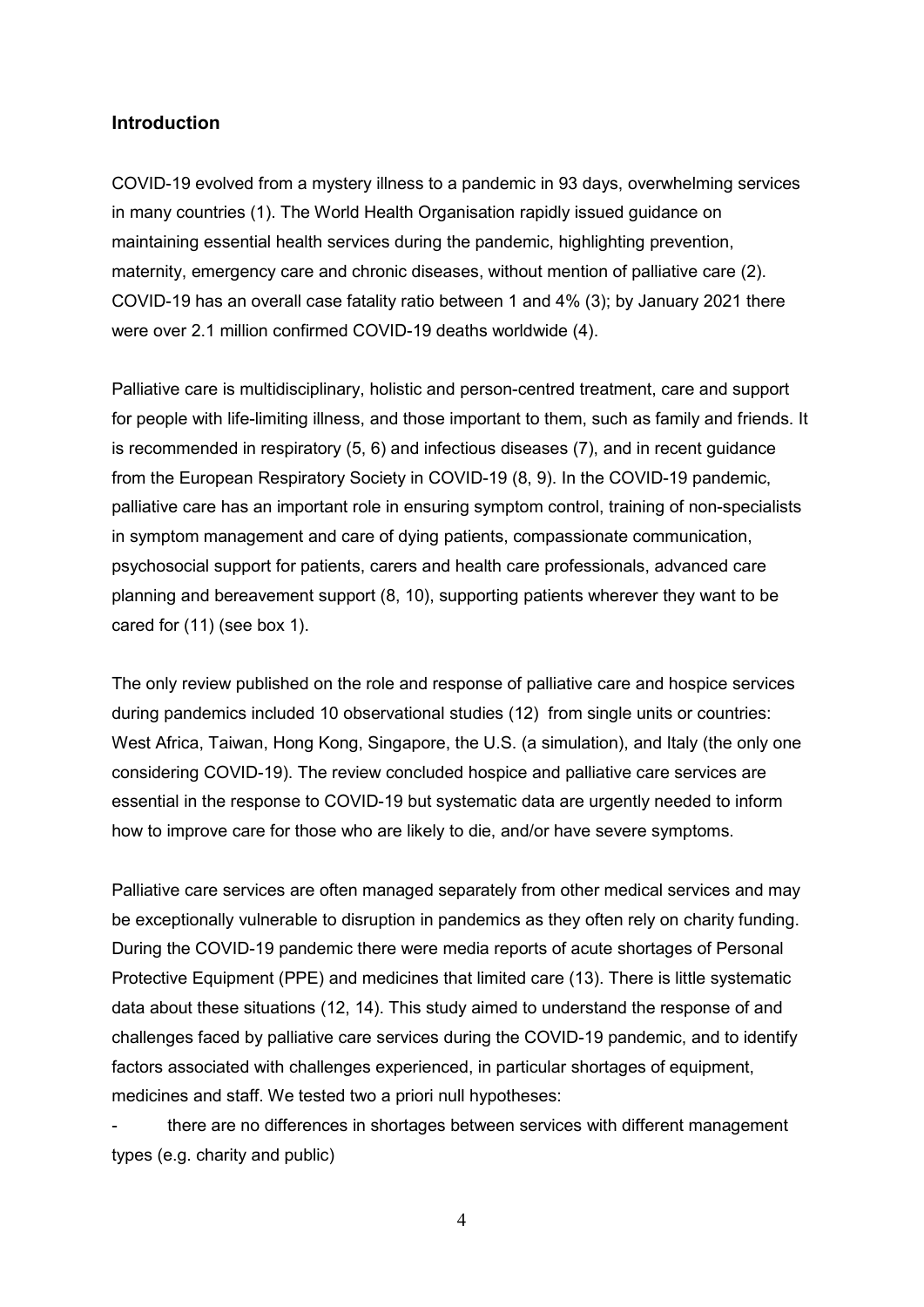- there are no differences in shortages between settings; e.g. between hospital based and non-hospital based; or community and non-community settings.

# **Methods**

# **Study design and participants**

CovPall is a multicentre multinational observational study of palliative care during the COVID-19 pandemic. This paper reports an on-line survey of palliative care services, the first main component of CovPall. The survey opened on April 23rd 2020 and closed July 31st 2020. The survey received ethical (Institutional Review Board) approval from King's College London Research Ethics committee (LRS-19/20-18541); study sponsor: King's College London, co-sponsor: King's College Hospital NHS Foundation Trust, registered ISRCTN 16561225. It is reported according to STROBE (15), CHERRIES (16) and MORECARE (17) statements.

Inclusion criteria: Any palliative care service (box 1) (11); caring for adults and/or children; managed by charity, public, private or other sector. Exclusion criteria: not a specialist palliative care/hospice service, e.g. no staff with specific expertise/training in palliative care.

# **Procedures and questionnaire**

Services were identified and contacted through national and multinational palliative care and hospice organisations (supplementary file, box S1) and provided with a link to the on-line survey and the participant information sheet. Completion indicated consent. The questionnaire was developed and piloted, building on an earlier survey of Italian hospices (14), adding questions on the impact of and response to COVID-19. It was intended to be brief, taking ~30 minutes to complete. Free-text comments were invited using extension (e.g. other, please specify), expansion (e.g. elaborating on closed responses by giving details or reasons), and general (e.g. any other comments) approaches (18) (see appendix II). Free text responses were planned to shed light on the closed text responses, provide a richer context with specific examples, and as a 'safety net', to identify issues which might have been missed by the closed questions. Data were anonymised before analysis.

# **Sample size and Analysis**

We aimed to have responses from >390 services, ~130 inpatient palliative care units, 130 hospital palliative care teams, 130 home palliative care teams. Subgroups of this size (>105) are sufficient to detect differences with effect sizes of 0.35, using χ2 (p<0.05, df=5, power 80%).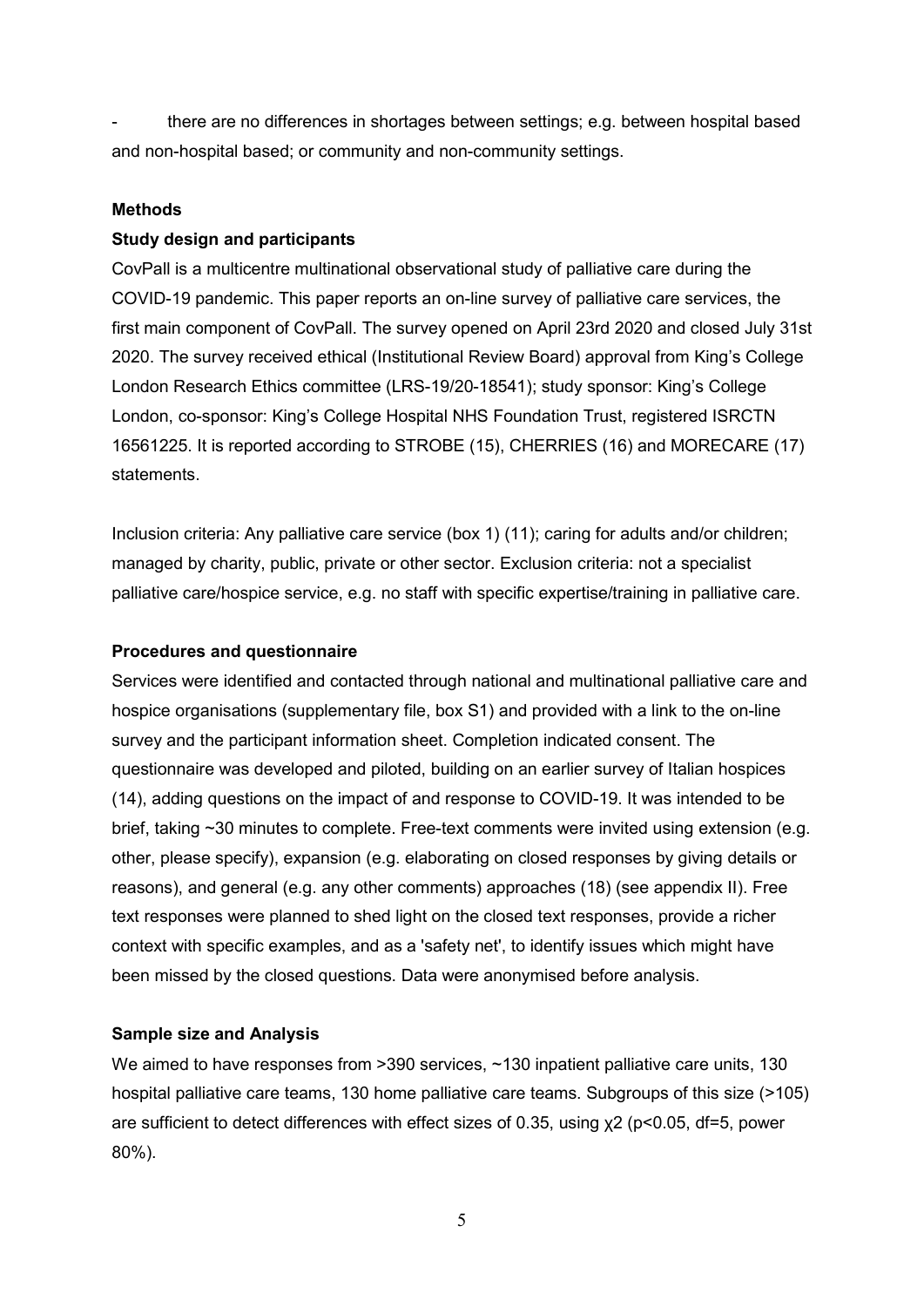After removing duplicate and ineligible entries all available data were analysed. We report completion rate and summary statistics. Missing data were not imputed. We used contingency tables, χ2 tests, correlations and multivariable logistic regression to explore relationships between variables (using SPSS v26, STATA v16). We preselected four dependent variables critical to delivering care, presence or not of shortages of: PPE, staff, medicines, and other equipment (such as syringe drivers). Independent variables were: country/region, charity or public management, settings (in-patient palliative care unit, hospital palliative care team, home palliative care team, home nursing), experiences with COVID-19 and level of busyness; criteria for inclusion in multiple regression analyses was p<0.10 in univariable analysis. We excluded variables exhibiting collinearity with independent variables already included if the variance inflation factor >10 or chi-square test, p<0.05.

Free text comments were explored in Excel using content analysis to understand the impact of COVID-19 and the strategies, enablers and actions deployed by services.

# **Results**

In total, 489 questionnaires were commenced, 477 completed (completion rate 97.5%); of these 15 were duplicates and 2 triplicates of entries with the same name/email; 2 were invalid being from one researcher without a palliative care service, leaving 458 valid responses: 277 UK, 85 rest of Europe, 95 rest of the world, 1 missing country (Table 1; supplementary Table S1). Services were usually publicly (204, 46.4%), or charity managed (192, 43.6%); 19 (4.3%) were privately managed, 25 (5.7%) other; 18 missing. Charity managed services reported less integration with national health services (mean (SD): 67.82 (19.75)) compared to publicly managed services (mean (SD): 75.10 (19.75)), (mean difference (95% CI): 7.28 (3.24-11.33); p<0.001). Overall, 261 services provided inpatient palliative care units, 261 home care teams, 217 hospital palliative care teams, and 119 home nursing teams. Many services offered care in more than one setting (supplementary Table S2).

## **Overall impact of COVID-19 on palliative and hospice services**

Of all responding services, 91% changed how they worked as a result of COVID-19; 77% had staff who had suspected or confirmed cases of COVID-19. 81% of services had cared for patients with suspected or confirmed COVID-19, or both; of these, three main groups were cared for: patients with pre-existing illness or morbidities who were severely ill or dying from COVID-19 not previously known to palliative care (70% of services); patients dying from COVID-19 already known to palliative care services (47%); and patients severely ill or dying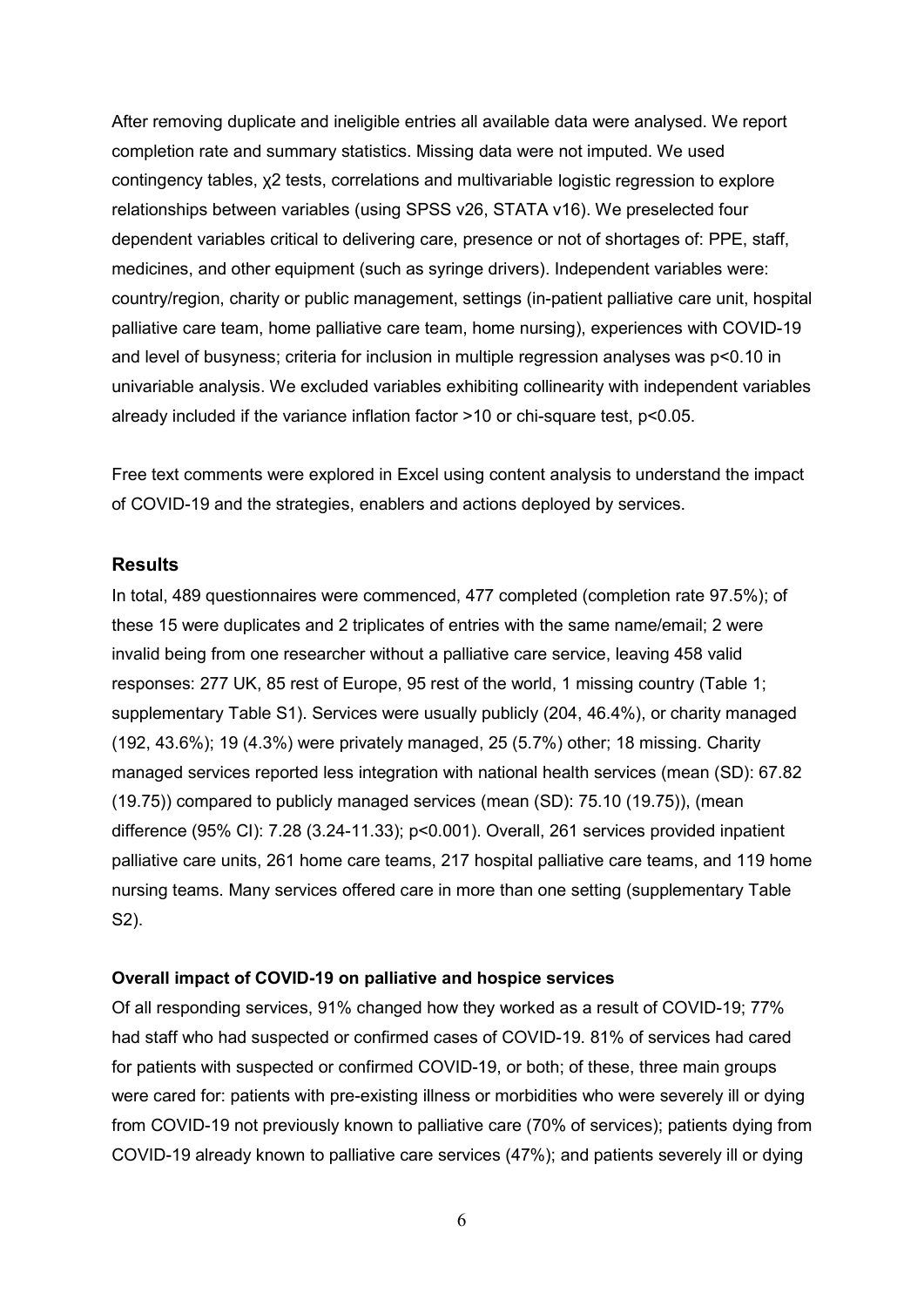from COVID-19 but without pre-existing illness or morbidities (37%) (Table 1, supplementary Table S1).

# **Insert table 1 here**

# **Activities and changes in services**

Free text responses revealed that inpatient palliative care units reported reduced activity; patients who did not have COVID-19 did not want to be admitted for fear of contracting the infection. There was increased home and hospital palliative care team activity. Assistance from volunteers plummeted; of responding services who used volunteers, 79% used them much less. Many volunteers were from older age groups and therefore high risk. Other activities and changes highlighted in free text comments included (supplementary tables S1, S3):

- a surge in the number of patients cared for;
- developing guidelines and education materials as none existed nationally;
- training and supporting other health professionals;
- increasing virtual and telephone monitoring (84% of services increased this type of support for patients, and 95% of services in supporting other professionals);
- directly supporting continuous positive airway pressure or other ventilatory withdrawal;
- delivering or supporting community or district nursing services;
- switching from pro-active to reactive care because of the demand on services.

Free text comments described how staff were stressed by concerns for the patient's health and their own, being unable to visit patients and adapting to new practices. Services were frustrated by how their time and energy were consumed trying to source equipment, including PPE; without which staff got ill or could not deliver care (Figure 1). The lack of timely PPE and the ethical challenges this presented, in terms of whom they could visit, made them fearful and anxious. There were financial considerations, with some staff especially from charities, concerned for the viability of services (Figure 1; supplementary table S3).

# **Insert Figure 1 about here**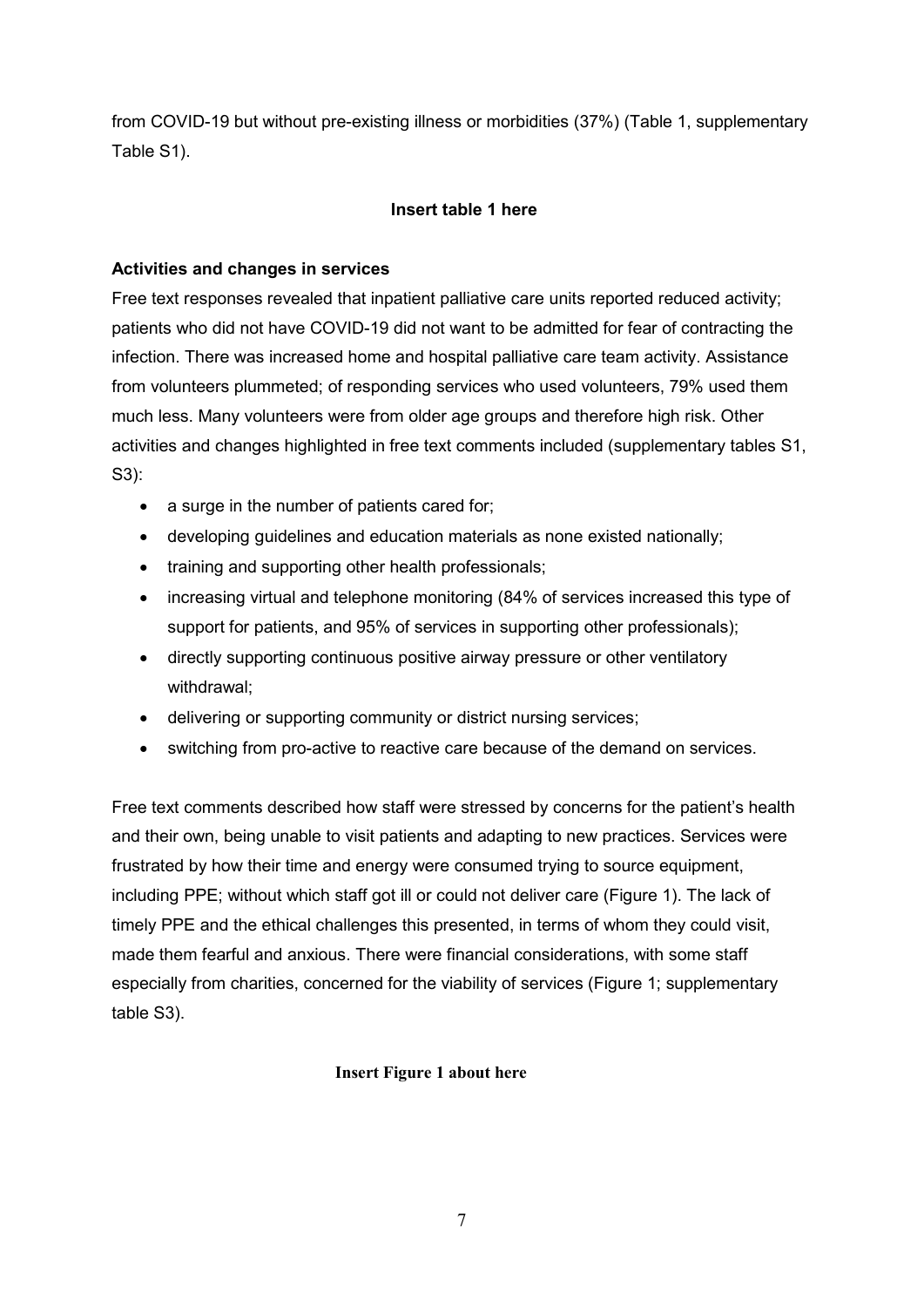### **Shortages and associated factors**

Of responding services, overall 48% reported shortages of PPE, 40% shortages of staff, 24% shortages of medicines, and 14% shortages of other equipment, commonly battery operated syringe drivers (Table 1).

## PPE shortages

Being charity managed was associated with greater likelihood of PPE shortages compared with publicly managed (OR 3.07, 95% CI 1.81-5.20; p<0.001) (Table 2, Figure 2). Inpatient palliative care units were more likely to have PPE shortages compared to other settings (OR 2.34, 95% CI 1.46-3.75; p<0.001). Home nursing had high shortages of PPE (70%, figure 2) compared with other settings. Home nursing was most commonly provided by services also providing inpatient palliative care (see supplementary table S2); this may be confounding the relationship between inpatient palliative care units and PPE shortages. Hospital palliative care teams were less likely to have PPE shortages compared to other settings (OR 0.51, 95% CI 0.32-0.82; p=0.005). During the 7 days before completion of the survey, shortages were more common in the UK than in Europe (Table 1, Figure 2). In free text fields, shortages were reported most commonly for masks (filtering facepiece, FFP2, FFP3), FIT testing kits for FFP3 masks, hospital scrubs, aprons, gloves, face shields, long sleeve gowns, hand gels, goggles and eye protection.

# **Insert Table 2 here**

#### **Insert Figure 2 about here**

### Staff shortages

Staff shortages were higher in the UK (46%) than other countries (27%) (Figure 2, regression analysis OR 0.44, 95% CI 0.26-0.76; p=0.003, UK versus rest of the world). Other factors were not significantly associated with staff shortages in regression analysis. Free text comments described shortages in specialist palliative care teams, of doctors (consultants, specialty doctors, middle grade and junior doctors), nurses (advanced practitioners, clinical nurse specialists, community nurses, community palliative care nurses, registered general nurses, ward managers), allied health professionals (healthcare assistants, occupational therapists, pharmacists, pharmacy assistants, physiotherapists, social workers), administrative and housekeeping staff.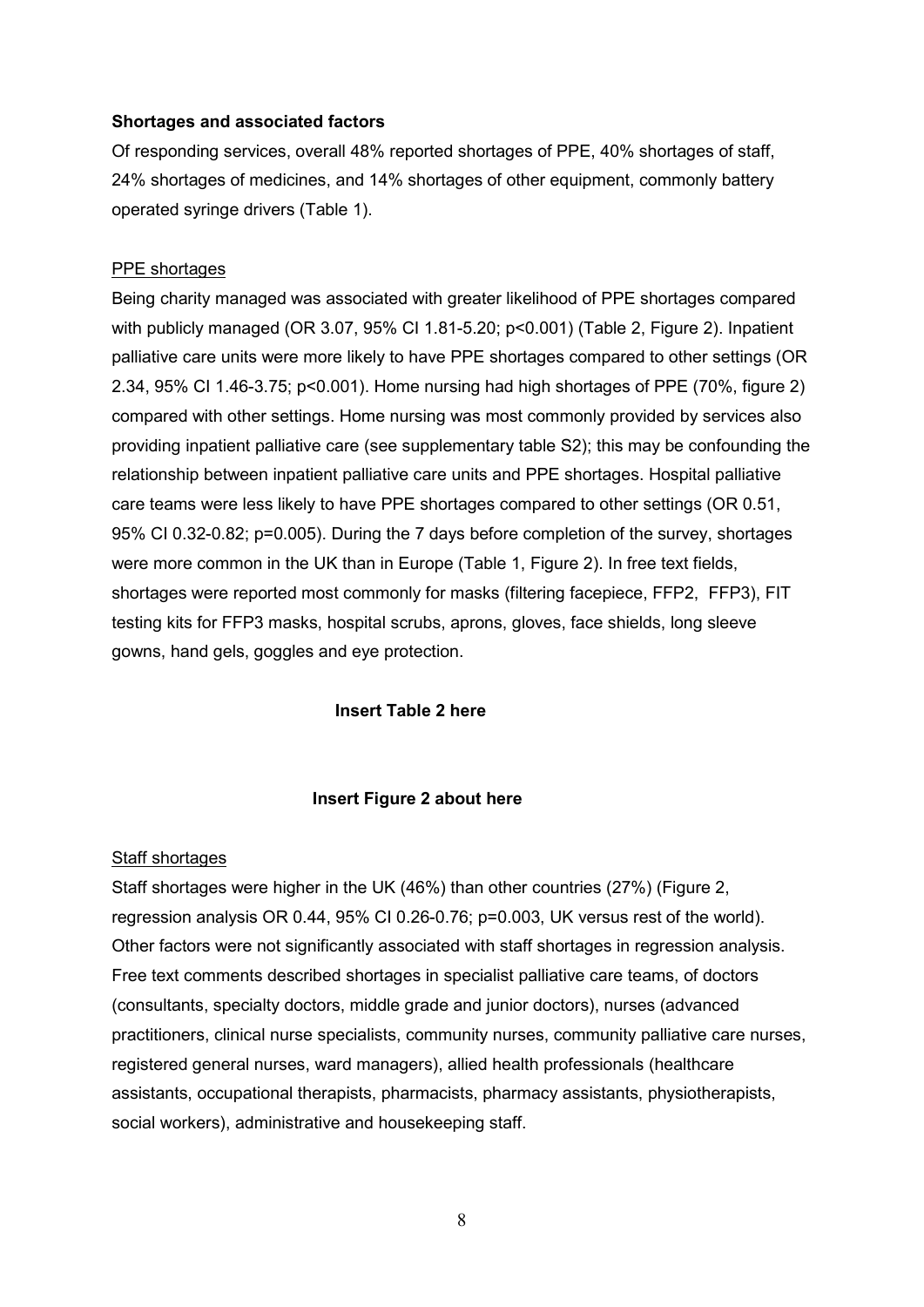#### Medicines shortages

The top three medicine shortages reported in free text comments were: levomepromazine, midazolam (used for symptoms of agitation and delirium) and alfentanil (used for pain and breathlessness, commonly used in the UK in severe renal impairment, when morphine is contra-indicated). Shortages of medicines affected 20-27% of settings (Figure 2). Only one variable (inpatient palliative care unit) met our criteria for inclusion from the univariable analysis (at P=0.07), so multiple regression analysis was not attempted.

#### Other equipment shortages

Free text responses described shortages or delays in access to other equipment, especially syringe drivers/pumps, syringe pump lines, butterfly needles and tympanic thermometer covers. Inpatient palliative care units were less likely to have other equipment shortages compared to other settings (OR 0.35, 95% CI 0.18-0.65; p=0.001, Figure 2). When compared to the UK, being elsewhere in Europe was associated with lower odds of other equipment shortages (OR 0.15, 0.04-0.51; p=0.002).

#### **Response to shortages**

Free text comments revealed that services expended huge efforts to procure PPE, some deployed staff to find PPE as their main role. Services contacted local vets, schools, dentists, universities, hospitals, businesses, health services, national supply lines, the government, professional organisations and the wider public. Some made their own supplies, crowd sourced and ran social media campaigns (Figure 3).

#### **Insert Figure 3 about here**

In response to staff shortages, multidisciplinary full and part-time staff worked longer hours, extra shifts and flexibly collaborated. Services reduced hospice beds; day-care services were closed and staff were deployed to the community. Bank, research, agency and nonclinical staff were used. New staff were rapidly trained. Some services drafted emergency staffing plans. Mental health support was provided. As one service lead summarised 'the impact of the multiple 'threats' to self [that staff felt] should not be underestimated' as the staff are worried about themselves, their families, their colleagues, their patients, working in unfamiliar areas and experiencing '…[Acute Respiratory Disease Syndrome] as a distressing mode of death'.

In response to medicine shortages, services contacted local services and pharmacists (Figure 3). Some used alternative medicines even as first line, alternative strengths (lower or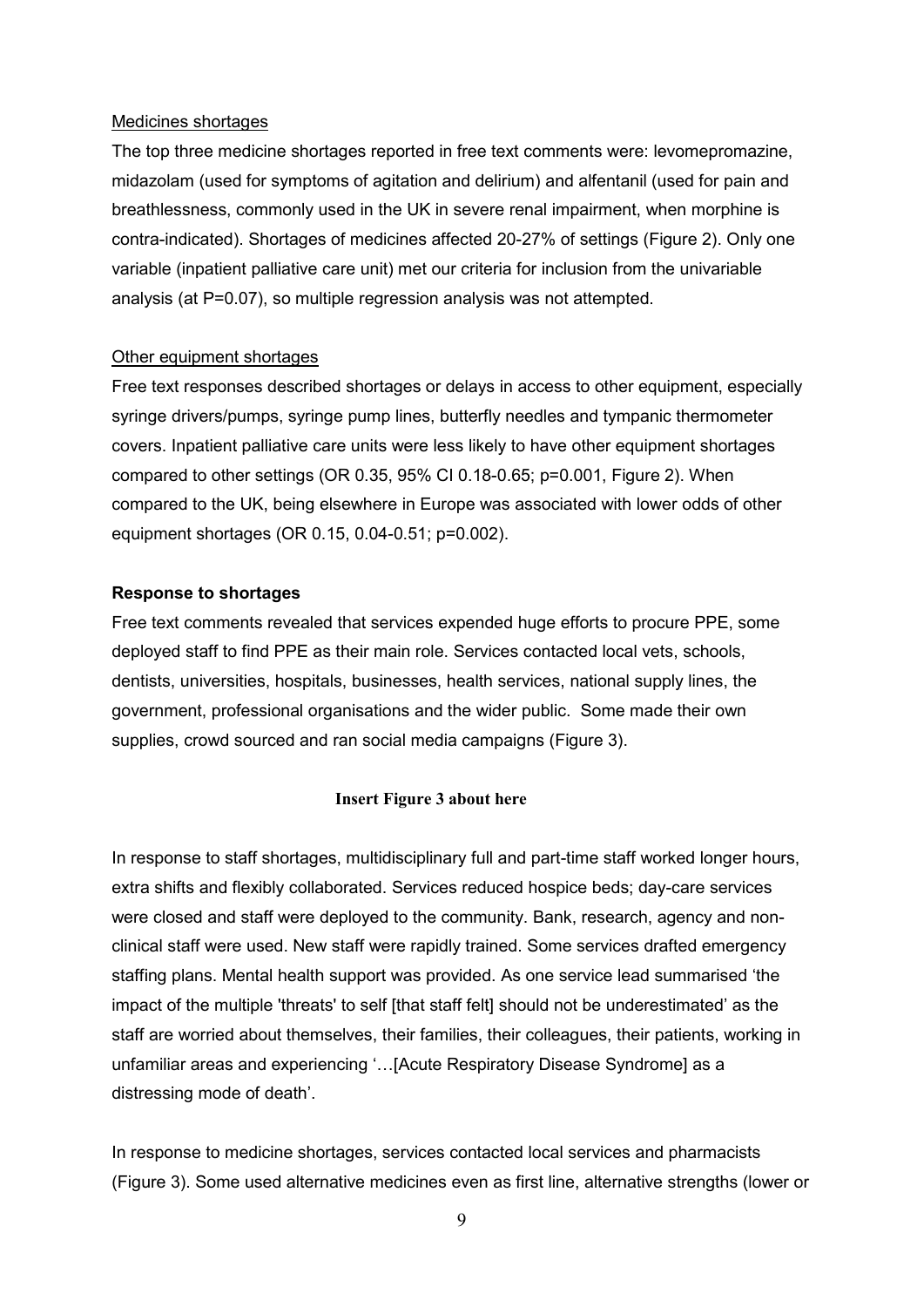higher concentrations), or reduced the numbers of vials when prescribing home medications. For example, for shortages of levomepromazine, services prioritised it for agitation, using alternatives for controlling nausea and vomiting. Services introduced temporary changes in Standard Operating Procedures (SOP) and developed new SOPs on drug reuse. The positive response and active involvement of local teams enabled the adaptation, as one service reported '…staff [were] very engaged and responsive to our requests for frequent change of practice'.

In response to shortages of other equipment, services tried to get loans from other teams and settings (Figure 3). The teams explored alternative ways to manage symptoms and administer medication to require less use of limited equipment. For example, faced with a shortage of syringe drivers (small, portable, battery powered infusion pumps suitable to give medicines for breathlessness, pain and agitation), services carried out risk assessments, programmed alternative pumps, such as 50 ml infusion devices, gave four hourly subcutaneous injections, or considered using transdermal patches rather than subcutaneous infusions.

## **Discussion**

We report the first multinational survey on the response of and challenges to palliative care services during the COVID-19 pandemic. Across all settings palliative care services rapidly changed, increasing the volume and nature of provision, caring for people with COVID-19, as well as for existing patients. Patients dying from and with severe symptoms due to COVID-19 were in three main categories: patients with underlying conditions and/or multimorbid disease not previously known to palliative care, patients already known to palliative care services, and patients previously healthy, who were now dying from COVID-19. Palliative care became exceptionally busy, especially in areas with high COVID-19 prevalence. Care shifted to community and hospital support from inpatient palliative care units. Staff were also infected by COVID-19. Services experienced multiple shortages of equipment, including PPE, staff and medicines that limited their ability to respond. Our two prior null hypotheses were rejected. There were differences in shortages between services with different management types and between settings.

Palliative care staff responded dynamically; they provided care directly to patients and families across hospitals and the community, supported other clinical staff through training, symptom management, communication and care guidance, supported decision making and filled gaps in care. They used their expertise to propose strategies to deal with medicines shortages. These contributions have been vital; clinicians with limited or no palliative care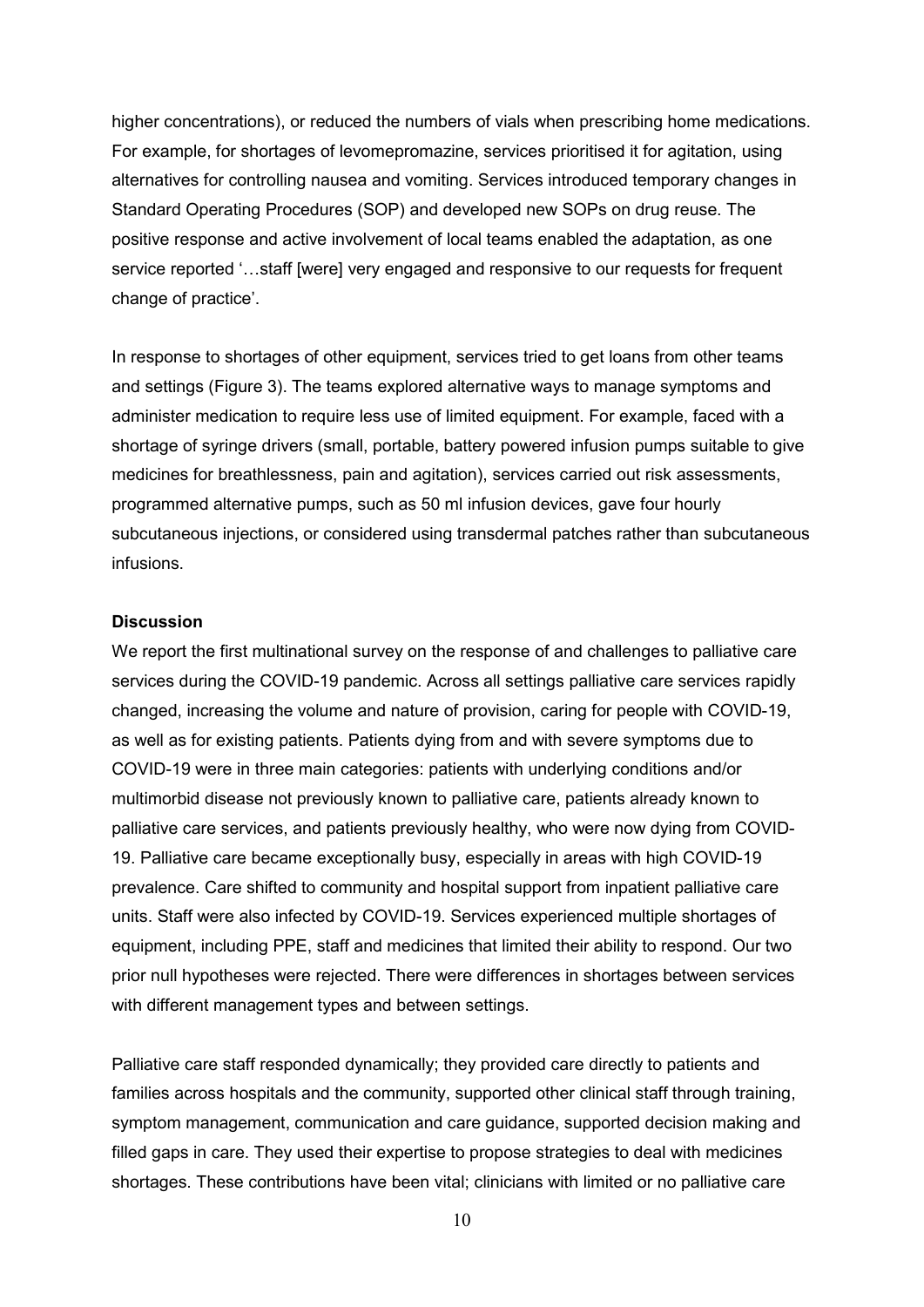experience had to provide end of life care to patients and support their families (8, 9). Palliative care clinicians adapted and innovated quickly (19), possibly helped by prior experience with patients with different diseases and with multimorbidity. Palliative care puts the person before their disease wherever they are cared for: it is neither disease nor setting specific. The symptoms and problems of severe COVID-19 are commonly breathlessness and agitation (20, 21), both familiar to palliative care clinicians. Current case reports suggest that these symptoms in end stage COVID-19 can be alleviated with low doses of opioids and benzodiazepines, delivered subcutaneously with a battery operated syringe driver (8, 9, 20, 21). Palliative care has expertise in holistic end of life care, care for older people and those with multimorbidity (22). This flexibility, expertise and learning will be crucial to the international response to COVID-19, especially as cases of COVID-19 continue to rise across the globe.

Our study identified three different groups of patients, and these may require different approaches. A parallel planning approach may be needed for patients with uncertain trajectories, as is often used among patients with other uncertain prognosis in serious illness (23, 24). Parallel planning provides for two sets of plans, run side by side. Both plans aim to ensure symptom management and the best in care: one plan is towards improvement or recovery, the second plan is in case the patient deteriorates or begins to die (24). Parallel plans may lessen concerns about care rationing and communication, which emerged from public consultation (25).

Despite efforts to respond and their resilience, palliative care services reported considerable shortages of PPE, staff, medicines and other equipment. PPE shortages especially affected charity managed services. Almost half of services were charity managed; these had lower levels of integration with national health systems than publicly managed services. It is six years since the World Health Assembly resolution in 2014, called for better integration of palliative care into health care systems; a declaration endorsed by all countries (26). Our findings reveal little progress. Most countries of the globe lack palliative care doctors, nurses, allied health professionals and trainees to meet their needs (27, 28). Undergraduate doctors and nurses receive scant training in palliative care, leaving them lacking in confidence and skills in symptom management, communication and care (29, 30). Undergraduate and postgraduate training from expert palliative care clinicians is urgent, as well as developing an adequate palliative care workforce to support services and patients day to day, especially as COVID-19 surges continue.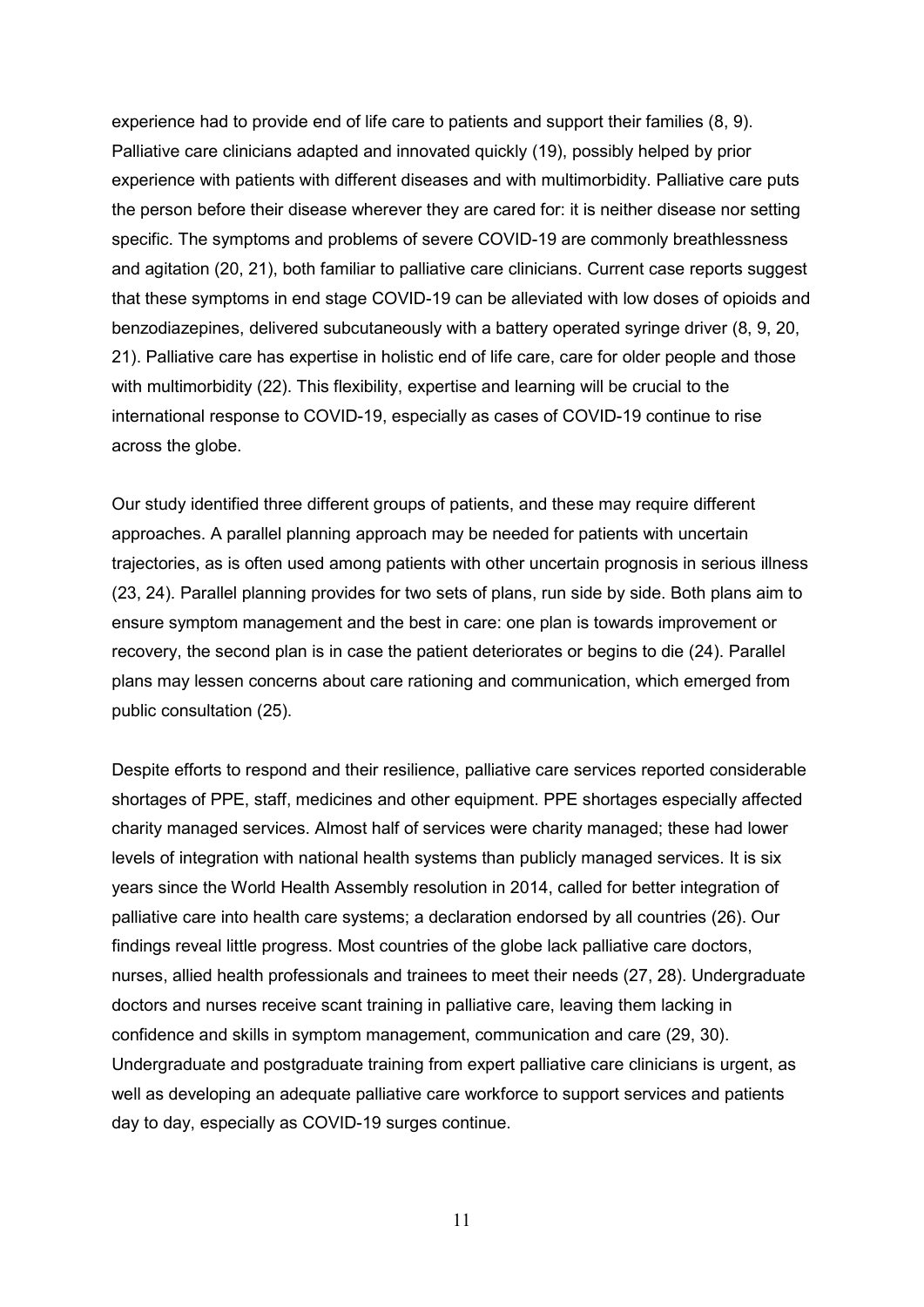Home nursing and inpatient palliative care units were most seriously affected by PPE shortages. This continued even in the seven days before survey completion, especially in the UK. Many palliative care patients chose not to come to hospital, preferring care at home for fear of contracting COVID-19 and/or wishing to remain close to those important to them, a result supported by research in other pandemics (12, 31), and data from the first wave of the COVID-19 pandemic (32). Taken together these findings are concerning. If patients are to remain in the community, then the community and care homes, as well as hospitals, need sufficient resources to be able to provide care; this includes Personal Protective Equipment, syringe drivers to deliver subcutaneous infusions to control symptoms and sufficient (and as we moved forward, adequately vaccinated) staff and medicines. Legislation on the reuse of medicines in the community, especially at times of shortages, may need to be revised. The role of free standing inpatient palliative care units during pandemics is worthy of consideration and planning: could their staff proactively be diverted to the community (as occurred in many settings in our study), could they be diverted to hospital palliative care teams or care homes (both settings needing additional support), or could they provide an alternative or rehabilitation/step down care from hospitals? Any option would need planning, training, and possibly a different skill mix.

#### **Limitations and strengths**

The findings of this study are limited by its cross-sectional design; causal relationships cannot be confirmed. There may be non-response, sample and other biases. We do not know whether services who did not respond had different experiences, with more or fewer challenges. The survey was distributed through networks known to us, mainly UK and European. (Although approached, some other countries, e.g. Australia, were unable to distribute the survey to palliative care networks.) The survey was offered only in the English language; most responses were from the UK. Some countries were not represented, or had few responses. Country level effects and clustering may be important, we did not have sufficient data to explore this. At the time of the survey the pandemic was affecting regions differently, which might have affected responses. These limit the interpretation of our international comparisons. Responses may have been influenced by social desirability. Freetext comments are a useful source of information (33), but may not represent all respondents. Nevertheless, this is the first study to provide systematic multinational data on the palliative care response and challenges faced during the COVID-19 pandemic. We used a combination of networks to try to obtain a wide response; there is no comprehensive multinational network of palliative care services from which we could sample. We combined closed and free text responses to generate in depth findings that supported, shed further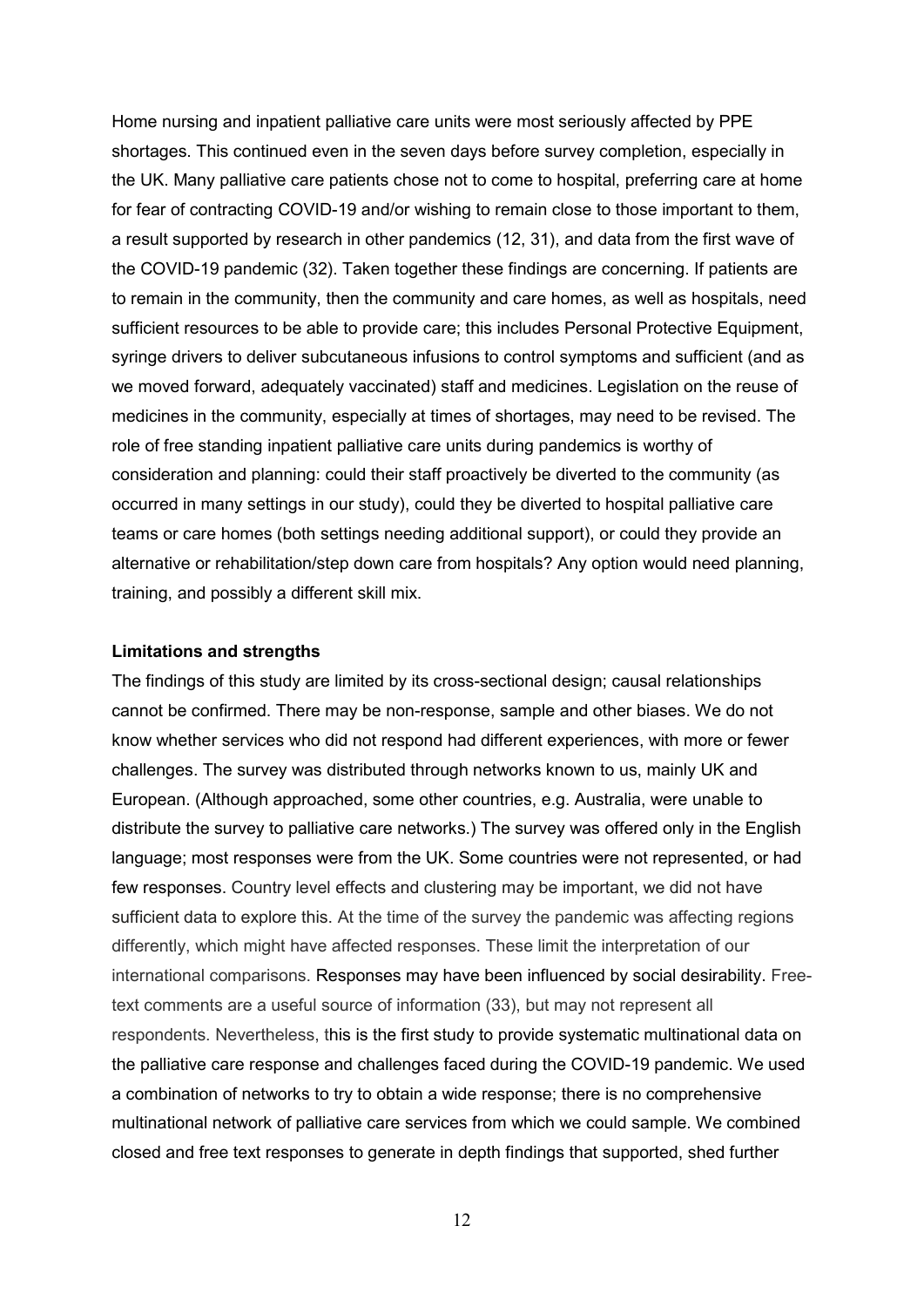light on and complemented the findings from closed responses, providing a more robust, detailed and inclusive response than earlier surveys.

# **Conclusion**

Palliative care services responded actively but most felt ignored by national health systems during the COVID-19 pandemic, despite supporting patients who were dying or had severe symptoms, supporting their families/carers and supporting other professionals to deliver care. Services provided expertise in symptom management and holistic care while facing shortages of equipment, staff and medicines. The crucial role of palliative care during pandemics must be better recognised and integrated. This is particularly the case for charity managed services and those providing care in people's homes. Beyond COVID-19, this research has shed light on the limited integration of palliative care, the urgent need to increase its workforce and a need for palliative skills to be a core part of the training of clinicians.

# **Disclosures and acknowledgements**

This study was part of CovPall, a multi-national study, supported by the Medical Research Council, National Institute for Health Research Applied Research Collaboration South London and Cicely Saunders International. We thank all collaborators and advisors. We thank all participants, partners, PPI members and our Study Steering Group. We gratefully acknowledge technical assistance from the Precision Health Informatics Data Lab group (https://phidatalab.org) at National Institute for Health Research (NIHR) Biomedical Research Centre at South London and Maudsley NHS Foundation Trust and King's College London for the use of REDCap for data capture.

# Funding

This research was supported by Medical Research Council grant number MR/V012908/1. Additional support was from the National Institute for Health Research (NIHR), Applied Research Collaboration, South London, hosted at King's College Hospital NHS Foundation Trust, and Cicely Saunders International (Registered Charity No. 1087195). The funders of the study had no role in study design, data collection, data analysis, data interpretation, or writing of the report.

# **Conflict of interest**

IJH is a National Institute for Health Research (NIHR) Emeritus Senior Investigator and is supported by the NIHR Applied Research Collaboration (ARC) South London (SL) at King's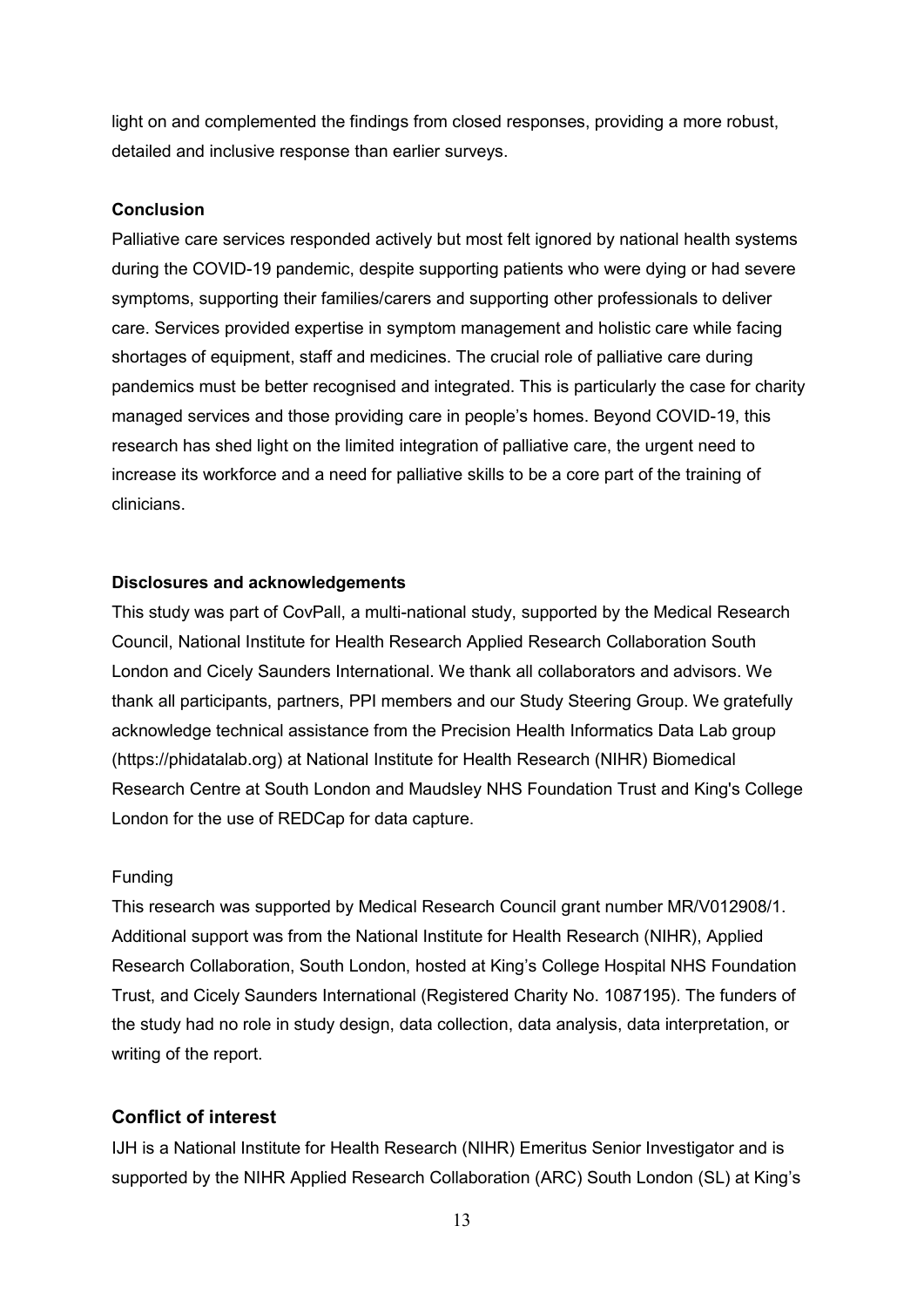College Hospital National Health Service Foundation Trust. IJH leads the Palliative and End of Life Care theme of the NIHR ARC SL and co-leads the national theme in this. MM is funded by a NIHR Career Development Fellowship (CDF-2017-10-009) and NIHR ARC SL. LF is funded by a NIHR Career Development Fellowship (CDF-2018-11-ST2-002). KS is funded by a NIHR Clinician Scientist Fellowship (CS-2015-15-005). RC is funded by Cicely Saunders International. FEM is a NIHR Senior Investigator. MBH is supported by the NIHR ARC SL. The views expressed in this article are those of the authors and not necessarily those of the NIHR, or the Department of Health and Social Care.

# **Copyright**

The CovPall Questionnaire © is copyright. License for use of the questionnaire is granted free of charge. However, you may not charge for use of the questionnaire. All reproductions of the questionnaire should contain the statement: "Reproduced with the permission of Irene J Higginson, Cicely Saunders Institute of Palliative Care, Policy and Rehabilitation, King's College London, on behalf of the CovPall Study Team, as the Chief Investigator of CovPall study and the Intellectual Property owner of the CovPall Survey".

In all publications, presentations and when the name of the survey is used, relevant CovPall papers should be references, and permission for use of the survey should be acknowledged.

# **Data sharing**

Applications for use of the survey data can be made for up to 10 years, and will be considered on a case by case basis on receipt of a methodological sound proposal to achieve aims in line with the original protocol. The study protocol is available on request. All requests for data access should be addressed to the Chief Investigator via the details on the CovPall website (https://www.kcl.ac.uk/cicelysaunders/research/evaluating/covpall-study, and palliativecare@kcl.ac.uk) and will be reviewed by the Study Steering Group.

# **References**

- 1. To T, Viegi G, Cruz A, et al. A global respiratory perspective on the COVID-19 pandemic: commentary and action proposals. Eur Respir J 2020;56:2001704.
- 2. The Lancet. Palliative care and the COVID-19 pandemic. Lancet 2020; 395:1168.
- 3. Verity R, Okell LC, Dorigatti I, et al. Estimates of the severity of coronavirus disease 2019: a model-based analysis. Lancet Infect Dis 2020;20:669-677.
- 4. World Health Organisation. WHO Coronavirus Disease (COVID-19) Dashboard. 2021. Available from: https://covid19.who.int/. Accessed January 24, 2021.
- 5. Gysels M, Reilly CC, Jolley CJ, et al. How does a new breathlessness support service affect patients? Eur Respir J 2015;46:1515-1518.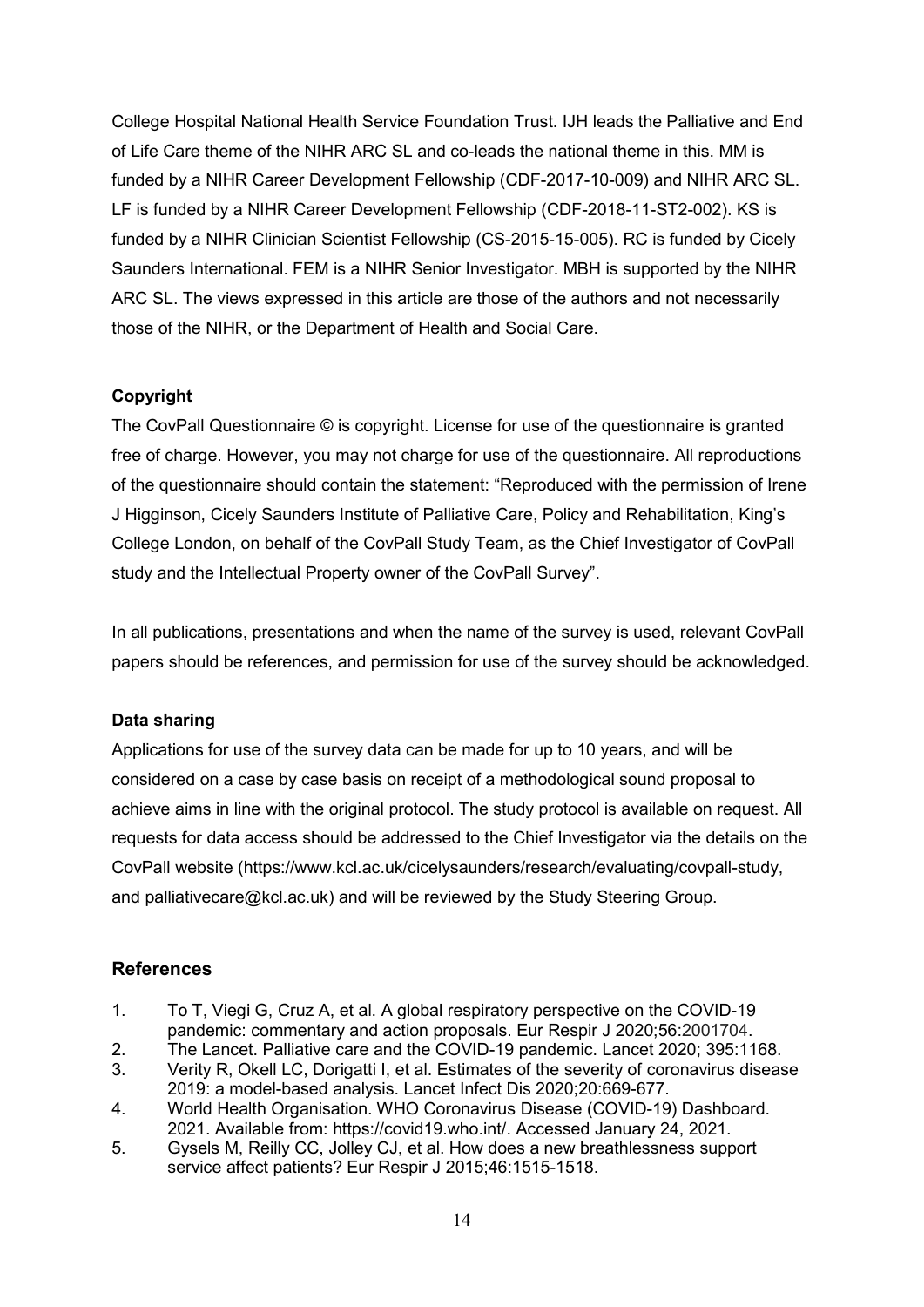- 6. Diaz-Lobato S, Smyth D, Curtis JR. Improving palliative care for patients with COPD. Eur Respir J 2015;46:596-598.
- 7. Simms V, Higginson IJ, Harding R. Integration of palliative care throughout HIV disease. Lancet Infect Dis 2012;12:571-575.
- 8. Janssen DJA, Ekstrom M, Currow DC, et al. COVID-19: guidance on palliative care from a European Respiratory Society international task force. Eur Respir J 2020;56:2002583.
- 9. Bajwah S, Wilcock A, Towers R, et al. Managing the supportive care needs of those affected by COVID-19. Eur Respir J 2020;55:2000815.
- 10. Fusi-Schmidhauser T, Preston NJ, Keller N, Gamondi C. Conservative management of COVID-19 patients-emergency palliative care in action. J Pain Symptom Manage 2020;60:e27-e30.
- 11. Radbruch L, Payne S. European Association for Palliative Care board of directors: White Paper on standards and norms for hospice and palliative care in Europe: part 2. Eur J Palliat Care 2010;17:22-33.
- 12. Etkind SN, Bone AE, Lovell N, et al. The role and response of palliative care and hospice services in epidemics and pandemics: a rapid review to inform practice during the COVID-19 pandemic. J Pain Symptom Manage 2020;60:e31-e40.
- 13. Hospice UK. Hospices in desperate need of personal protective equipment (PPE) amid COVID-19 outbreak. Available from: https://www.hospiceuk.org/about-hospicecare/media-centre/press-releases/details/2020/04/01/hospices-in-desperate-need-ofpersonal-protective-equipment-ppe-amid-covid-19-outbreak. Accessed December 16, 2020.
- 14. Costantini M, Sleeman KE, Peruselli C, Higginson IJ. Response and role of palliative care during the COVID-19 pandemic: a national telephone survey of hospices in Italy. Palliat Med 2020;34:889-895.
- 15. von Elm E, Altman DG, Egger M, et al. The Strengthening the Reporting of Observational Studies in Epidemiology (STROBE) statement: guidelines for reporting observational studies. Lancet 2007;370:1453-1457.
- 16. Eysenbach G. Improving the quality of Web surveys: the Checklist for Reporting Results of Internet E-Surveys (CHERRIES). J Med Internet Res 2004;6:e34.
- 17. Higginson IJ, Evans CJ, Grande G, et al. Evaluating complex interventions in End of Life Care: the MORECare Statement on good practice generated by a synthesis of transparent expert consultations and systematic reviews. BMC Med 2013;11 :DOI: 10.1186/1741-7015-1111-1111.
- 18. O'Cathain A, Thomas KJ. "Any other comments?" Open questions on questionnaires – a bane or a bonus to research? BMC Med Res Methodol 2004;4:25.
- 19. Dunleavy L, Preston N, Bajwah S, et al. ''Necessity is the mother of invention'': Specialist palliative care service innovation and practice change in response to COVID-19. Results from a multi-national survey (CovPall). medRxiv 2020.10.29.20215996; doi: https://doi.org/10.1101/2020.10.29.20215996.
- 20. Lovell N, Maddocks M, Etkind SN, et al. Characteristics, symptom management, and outcomes of 101 patients with COVID-19 referred for hospital palliative care. J Pain Symptom Manage 2020;60:e77-e81.
- 21. Hetherington L, Johnston B, Kotronoulas G, et al. COVID-19 and Hospital Palliative Care - A service evaluation exploring the symptoms and outcomes of 186 patients and the impact of the pandemic on specialist Hospital Palliative Care. Palliat Med 2020;34:1256-1262.
- 22. Powell RA, Schwartz L, Nouvet E, et al. Palliative care in humanitarian crises: always something to offer. Lancet 2017;389:1498-1499.
- 23. Sidgwick P, Fraser J, Fortune PM, McCulloch R. Parallel planning and the paediatric critical care patient. Arch Dis Child 2019;104:994-997.
- 24. Ting R, Edmonds P, Higginson IJ, Sleeman KE. Palliative care for patients with severe covid-19. BMJ 2020;370:m2710.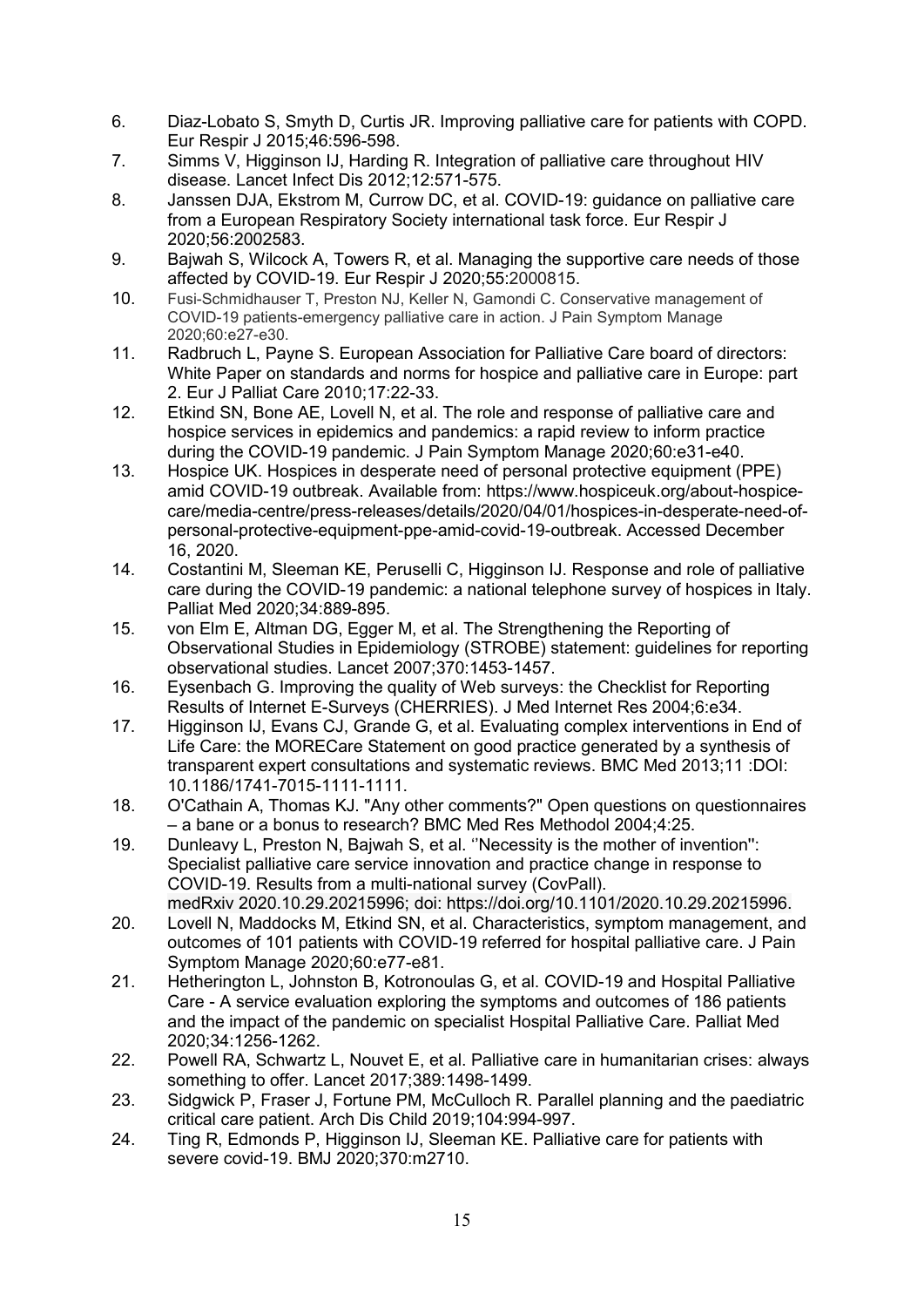- 25. Johnson H, Brighton LJ, Clark J,et al. Experiences, concerns, and priorities for palliative care research during the COVID-19 pandemic: a rapid virtual stakeholder consultation with people affected by serious illness in England. London: King's College London; 2020. Available from: [https://kclpure.kcl.ac.uk/portal/files/130918874/PPI\\_COVID\\_REPORT\\_PC\\_25.06.20](https://kclpure.kcl.ac.uk/portal/files/130918874/PPI_COVID_REPORT_PC_25.06.2020_final.pdf#page=2) [20\\_final.pdf#page=2.](https://kclpure.kcl.ac.uk/portal/files/130918874/PPI_COVID_REPORT_PC_25.06.2020_final.pdf#page=2) Accessed October 9, 2020.
- 26. World Health Organisation. Strengthening of palliative care as a component of integrated treatment throughout the life course. J Pain Palliat Care Pharmacother 2014;28:130-134.
- 27. Hawley P. Barriers to access to palliative care. Palliat Care 2017; 10:1178224216688887.
- 28. Hospice UK. Hospice UK responds to new survey highlighting impact of nursing shortage on end of life care. Available from: [https://www.hospiceuk.org/about](https://www.hospiceuk.org/about-hospice-care/media-centre/press-releases/details/2019/05/28/hospice-uk-responds-to-new-survey-highlighting-impact-of-nursing-shortage-on-end-of-life-care)[hospice-care/media-centre/press-releases/details/2019/05/28/hospice-uk-responds](https://www.hospiceuk.org/about-hospice-care/media-centre/press-releases/details/2019/05/28/hospice-uk-responds-to-new-survey-highlighting-impact-of-nursing-shortage-on-end-of-life-care)[to-new-survey-highlighting-impact-of-nursing-shortage-on-end-of-life-care.](https://www.hospiceuk.org/about-hospice-care/media-centre/press-releases/details/2019/05/28/hospice-uk-responds-to-new-survey-highlighting-impact-of-nursing-shortage-on-end-of-life-care) Accessed October 9, 2020.
- 29. Wells G, Youssef E, Winter R, Wright J, Llewellyn C. Medical student confidence in care of the dying and their family: a systematic review. BMJ Support Palliat Care 2020:DOI: 10.1136/bmjspcare-2019-001977.
- 30. Martins Pereira S, Hernandez-Marrero P, Pasman HR, et al. Nursing education on palliative care across Europe: results and recommendations from the EAPC Taskforce on preparation for practice in palliative care nursing across the EU based on an online-survey and country reports. Palliat Med 2020;269216320956817.
- 31. Chen T-J, Lin M-H, Chou L-F, Hwang S-J. Hospice utilization during the SARS outbreak in Taiwan. BMC Health Serv Res 2006;6:94.
- 32. Bone AE, Finucane AM, Leniz J, Higginson IJ, Sleeman KE. Changing patterns of mortality during the COVID-19 pandemic: population-based modelling to understand palliative care implications. Palliat Med 2020;34:1193-1201.
- 33. York GS, Churchman R, Woodard B, Wainright C, Rau-Foster M. Free-text comments: understanding the value in family member descriptions of hospice caregiver relationships. Am J Hosp Palliat Care 2012;29:98-105.